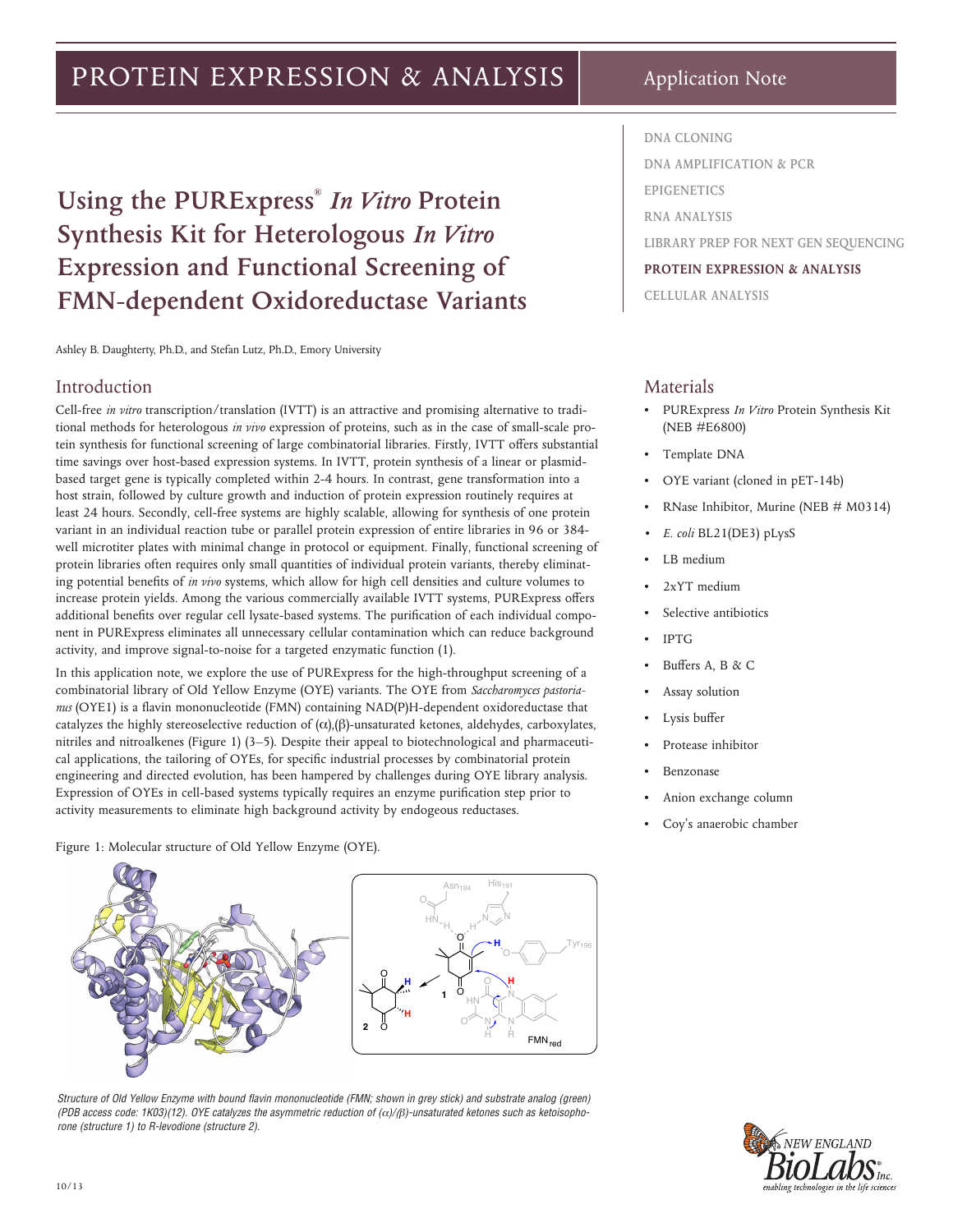In PURExpress, contaminating reductase activity is greatly diminished due to purification of all components in the reaction system (Figure 2).

For OYE library preparation, we employed Circular Permutation (CP) for generating a set of  $~400$ OYE1 variants. Conceptually, CP covalently links the native amino- and carboxyl-termini of a protein via a short peptide sequence and new termini are introduced through cleavage of one of the existing peptide bonds in the polypeptide sequence. As such, CP does not change the amino acid composition but simply reorganizes the primary protein sequence (6). Previous studies have shown that such relocation of termini can translate into significant functional improvements due to changes in protein flexibility and active site accessibility (7–11). In practice, the CP library of OYE1 (cpOYE) was prepared by whole gene synthesis and cloned into a DNA plasmid (pET-14b). Individual library members were stored in separate wells of 96-well microtiter plates. For functional evaluation of enzyme variants encoded by the gene library, plasmid aliquots were used as template DNA which were added to the PURExpress system for protein synthesis and subsequent activity assay.

## General Protocol

For smaller scale (ng amounts) OYE expression, follow the protocol for *in vitro* expression. For larger scale (µg amounts) OYE expression, for detailed kinetic characterization studies, follow the protocol for *in vivo* expression.

#### *In Vitro* **Expression:**

- 1. Thaw PURExpress solutions A and B on ice.
- 2. Prepare reaction mixtures in either nuclease-free 0.5 ml Eppendorf tubes or a 96-well microtiter plate.
- 3. Add template DNA.
- 4. Incubate samples at 37°C for 2.5 hours to allow for transcription and translation.
- 5. Stop the reaction by cooling to 4°C, on ice.

| <b>REACTION</b>              | $OYE$ (+ $FMN$ ) | $OYE$ ( $-HMN$ ) | DHFR (+ FMN) | <b>Comments</b>                               |
|------------------------------|------------------|------------------|--------------|-----------------------------------------------|
| PURExpress Solution A        | $4.0 \mu$        | $4.0 \mu$        | $4.0 \mu$    | <b>NEB</b>                                    |
| <b>PURExpress Solution B</b> | $3.0 \mu l$      | $3.0 \mu l$      | $3.0 \mu l$  | <b>NEB</b>                                    |
| FMN (2 mM stock)             | $0.5$ µl         |                  |              | 0.5 μl   [FMN] <sub><i>c</i>-1</sub> = 100 μM |
| RNase Inhibitor              | $0.25$ µl        | $0.25$ µl        | $0.25$ µl    | NEB; 10 units/rxn                             |
| H <sub>2</sub> O             | $1.25 \mu$       | $1.75 \mu$       | $1.25 \mu$   | nuclease-free                                 |
| DNA (template)               | $1.0 \mu l$      | $1.0 \mu$        | $1.0 \mu l$  | $DNA = 100$ ng/rxn                            |
| Total                        | $10.0 \mu l$     | $10.0 \mu$       | $10.0 \mu$   |                                               |

#### *In Vivo* **Expression:**

- 1. Transform the corresponding gene of the OYE variant (cloned in pET-14b) into *E. coli* BL21(DE3) pLysS for heterologous expression.
- 2. Spread the transformation reaction onto antibiotic selection plates.
- 3. Incubate the plates at 37°C overnight.
- 4. Pick a single colony and add it to 2 ml of LB medium containing antibiotics.
- 5. Incubate the culture at 37°C in a shaking incubator overnight.
- 6. In a 1 liter baffled flask, combine 250  $\mu$ l of overnight culture with 250 ml of 2 x YT medium containing antibiotics.
- 7. Shake the culture at 37°C until an O.D. (600 nm) reading of approximately 0.5.
- 8. Induce protein expression by adding IPTG to a final concentration of 0.4 mM.
- 9. Incubate the induced culture at 20°C for 18 hours.
- 10. Centrifuge the culture at 10,000 rpm and 4°C for 20 minutes.
- 11. Carefully decant the supernatant and proceed with the protocol or store at –20°C until needed.



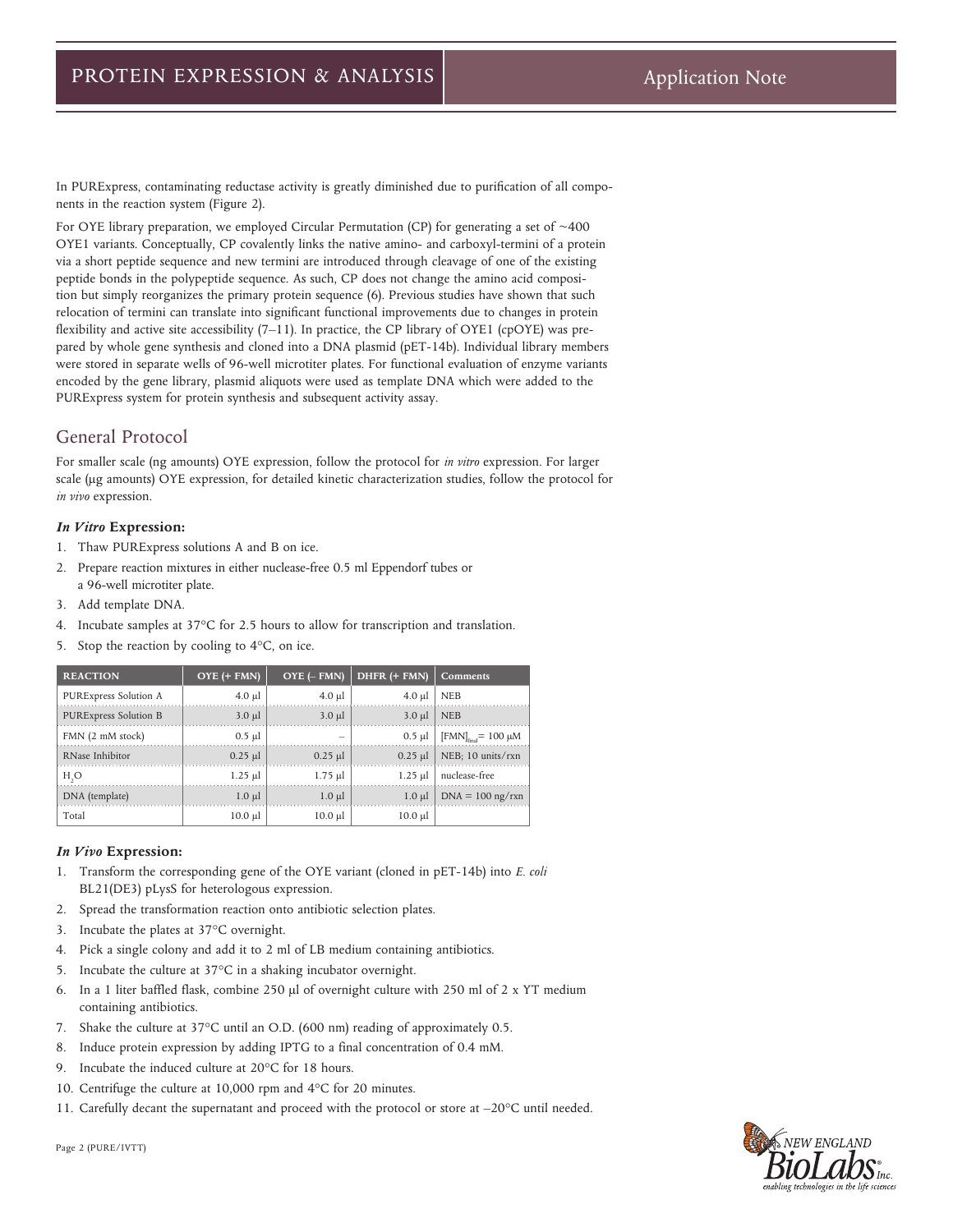- 12. Resuspend the cell pellet in 6 ml of lysis buffer (40 mM Tris-HCl pH 8.0, 20 mM NaCl).
- 13. Add 75 µl of protease inhibitor and 7.5 µl of benzonase, and incubate on ice for 30 minutes.
- 14. Sonicate.
- 15. Centrifuge the mixture at 10,000 rpm and 4°C for 30 minutes.
- 16. Apply the supernatant to an anion exchange column.
- 17. Follow with a linear gradient of Buffer B (40 mM Tris-HCl pH 8.0, 1000 mM NaCl) and monitor elution at 460 nm (flavin absorbance).
- 18. Combine and concentrate product fractions.
- 19. Equilibrate a size selection column with Buffer C (40 mM Tris-HCl pH 8.0, 300 mM NaCl) and load the fractions.
- 20. Quantify protein by absorbance at 280/460 nm, and assess purity by SDS-PAGE analysis.

#### **Ene-Reductase Assay:**

- 1. In a Coy anaerobic chamber, combine 10 µl of the IVTT reaction mixture and 20 µl of assay solution (200 µM ketoisophorone, 200 µM NADP+, 2 Units GDH (*Thermoplasma acidophilum*) and 100 mM glucose in Buffer C).
- 2. Separately, combine and mix 2.4 µg of purified OYE from *in vivo* expression with 400 µl of assay solution and  $dH_2O$ , to a final volume of 500  $\mu$ l.
- 3. Incubate the assay reaction for 2.5 hours at room temperature.
- 4. Quench the reaction with ethyl acetate containing 1 mM cyclohexanone as an internal standard.
- 5. Analyze a sample of the organic phase with a chiral column (Agilent 6850 w/ FID detector; CycloSil-B column).
- 6. Generate standard curves with known amounts of ketoisophorone and R-levodione and calculate the percent substrate conversion and enantiomeric excess.

### Results

The PURExpress *In Vitro* Synthesis Kit from New England Biolabs was successfully employed for the expression of active OYE1 from *Saccharomyces pastorianus*, as well as CP variants derived from OYE1. Protein yields obtained from 10  $\mu$ l-scale reactions were sufficient to accurately monitor catalytic performance for candidates with as low as 10% of wild type reductase activity. More importantly, protein synthesis by PURExpress dramatically lowers the background signal due to contaminating reductases in cell-based *in vitro* and *in vivo* expression systems (Figure 2).





Percent conversion of ketoisophorone to R-levodione by OYE in the presence or absence of FMN and DHFR (- control) *synthesized by either cell-lysate based IVTT or PURExpress. Standard error ± 10%.*

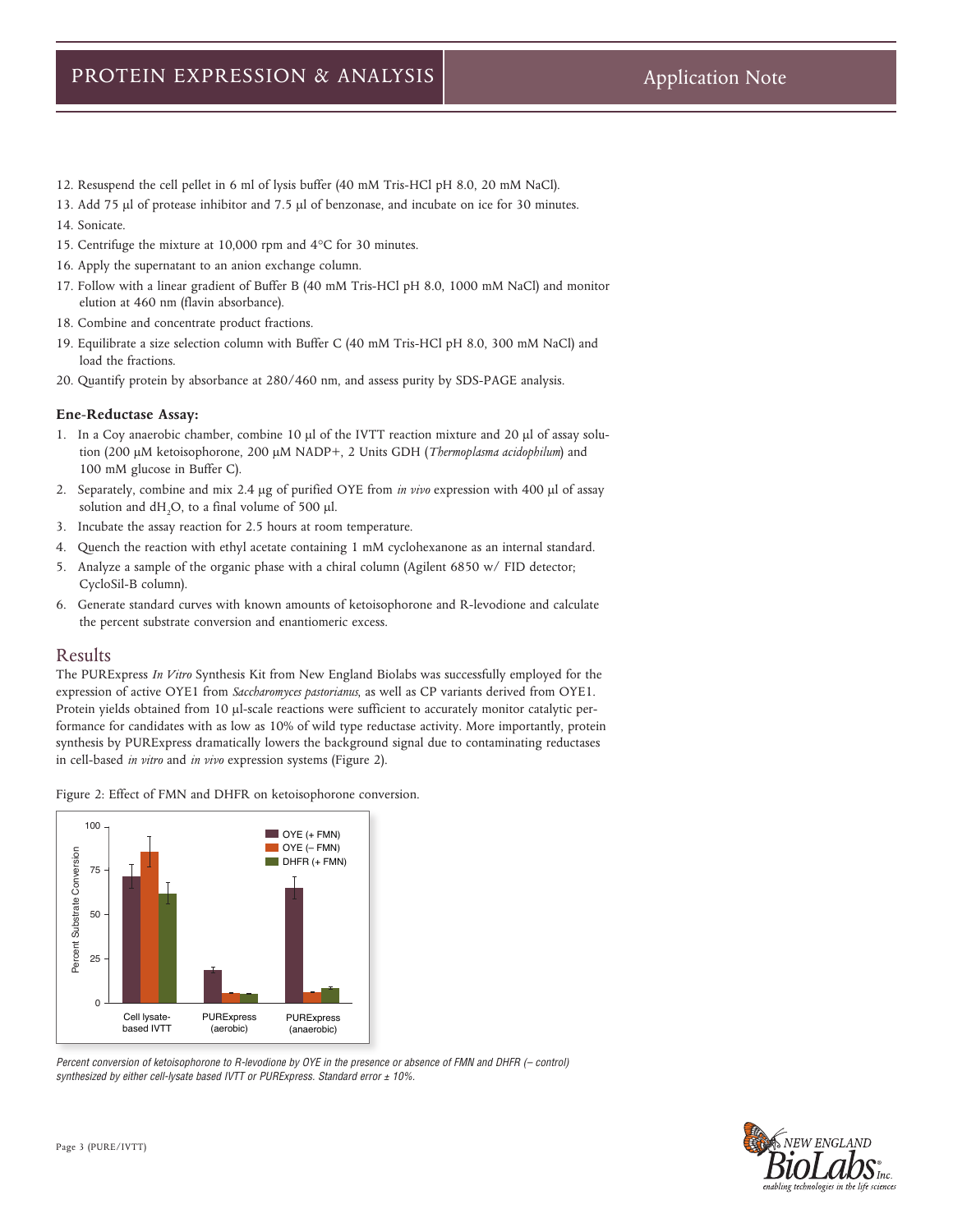The reduced background improved signal-to-noise for OYE expression which allowed for direct functional analysis of native and engineered enzymes. By performing the assay under anaerobic instead of aerobic conditions, sensitivity was further increased as futile reaction of reduced FMN with molecular oxygen was eliminated. Critical for the production of functional enzyme was supplementation of the IVTT reaction mixture with FMN.

As shown in Figure 3, maximum enzyme activity is reached at  $(FMN)$  >1  $\mu$ M which is approximately 100-fold above the reported dissociation constant for FMN in OYE1 (12). The FMN concentration in our experimental protocol was chosen at 100 µM to ensure saturation of enzyme with cofactor, even for engineered OYEs with potentially lower cofactor binding affinity.

Figure 3: Effect of FMN concentration on ketoisophorone conversion.



*Percent conversion of ketoisophorone by wild type OYE at (FMN) ranging from 0.5 nM to 100 μM.*

The expression levels of individual members of the protein library is another major factor influencing the enzyme activity assay. SDS-PAGE analysis of wild type OYE and five randomly selected members of the OYE library indicates that protein yields vary by ~2-fold (based on densitometry analysis of gel image) with the exception of cp120 which suffers from poor protein folding and stability (Figure 4).

Figure 4: Relative protein yields from five randomly selected members of the cpOYE library.



*SDS-PAGE analysis of protein yields from 25 µl PURExpress reactions using wild type OYE1 (~48 kDa) and five randomly selected members of the cpOYE library. M: molecular weight marker; (–) negative control with empty DNA plasmid.*

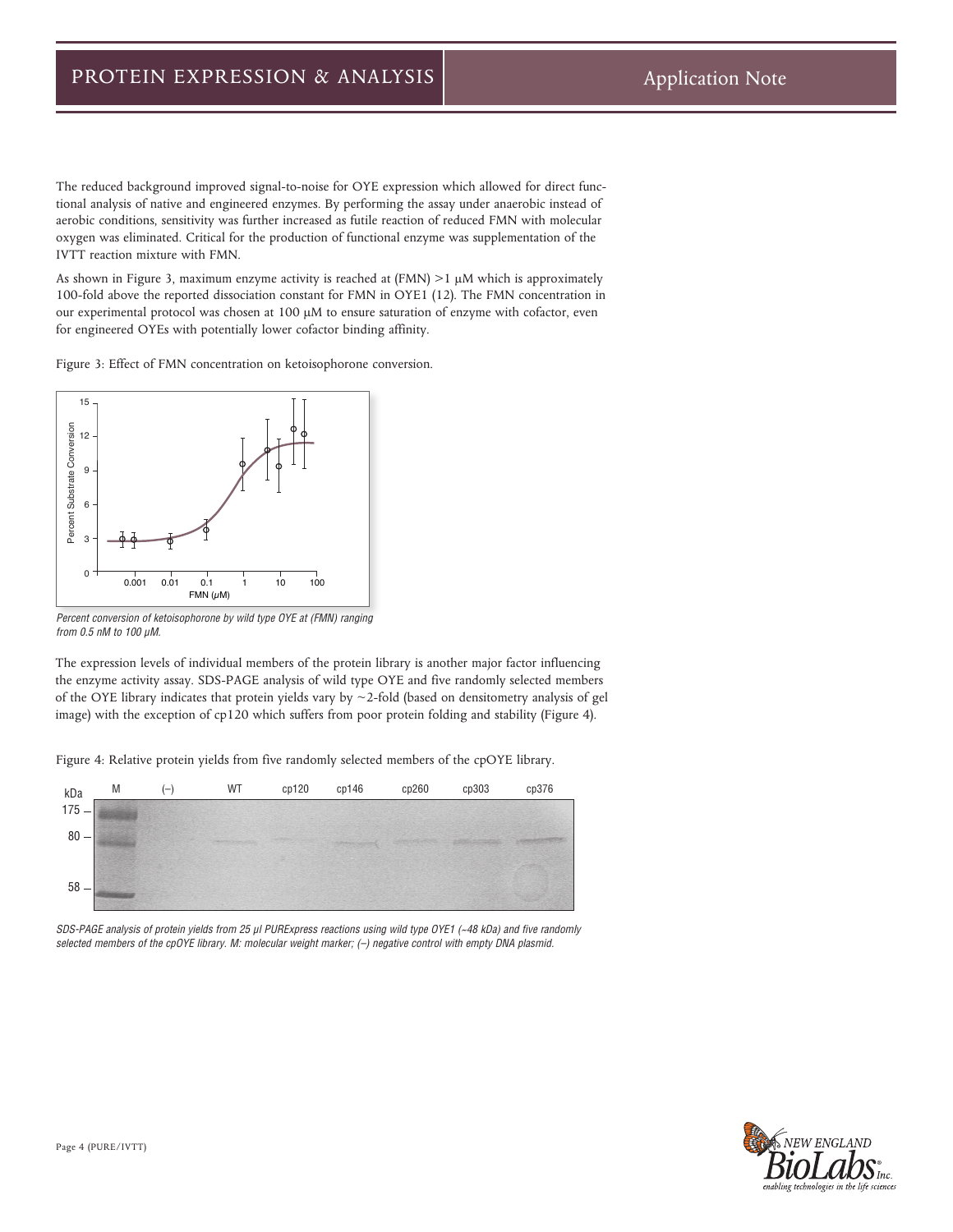The relatively consistent yields from IVTT were also reflected in the good correlation in activity data from functional assays with IVTT products and results with purified cpOYE variants after *in vivo* expression (Figure 5).

Figure 5: Comparison of *in vitro* and *in vivo* protein expression.



*Summary of catalytic activities measured with wild type OYE1 and selected cpOYE library members from in vitro and in vivo protein expression.*

An example for the functional analysis of the entire circular permutation library for OYE1 is shown in Figure 6. Protein expression by PURExpress and activity assays – going from gene sequence to enzyme activity – could be performed on the entire OYE1 library (399 individual gene constructs) in a 96-well microtiter plate format in a few hours. The screening of the library identified several cpOYE variants with enhanced catalytic activity. The functional performance of individual cpOYE library members with improved catalytic activity in the PURExpress screen was confirmed with purified enzyme after *in vivo* expression. A comparison of the activity data from *in vitro* and *in vivo* experiments showed that the PURExpress system give a good estimate of catalytic turnover and accurately identifies the top-performing candidates in the protein library (Figure 5).

Figure 6: Functional analysis of cpOYE library for reduction of ketoisophorone to levodione (9).



Whole-gene synthesis created a cpOYE library with perfect distribution (red lines, inner circle). Each line points at the location of *its new N and C-termini in the OYE1 sequence (outer-most circle). Based on IVTT and activity assay, the catalytic performance of individual library members is reflected in the length of the green lines. For reference, wild type activity is marked by the greyshaded area. The outer-most circle marks the polypeptide sequence of OYE1, placing the native N-terminus (position 1) and C-terminus (position 399) at 12 o'clock. The locations of secondary structure elements (shades of blue) and active site residues (yellow stars) are marked.*